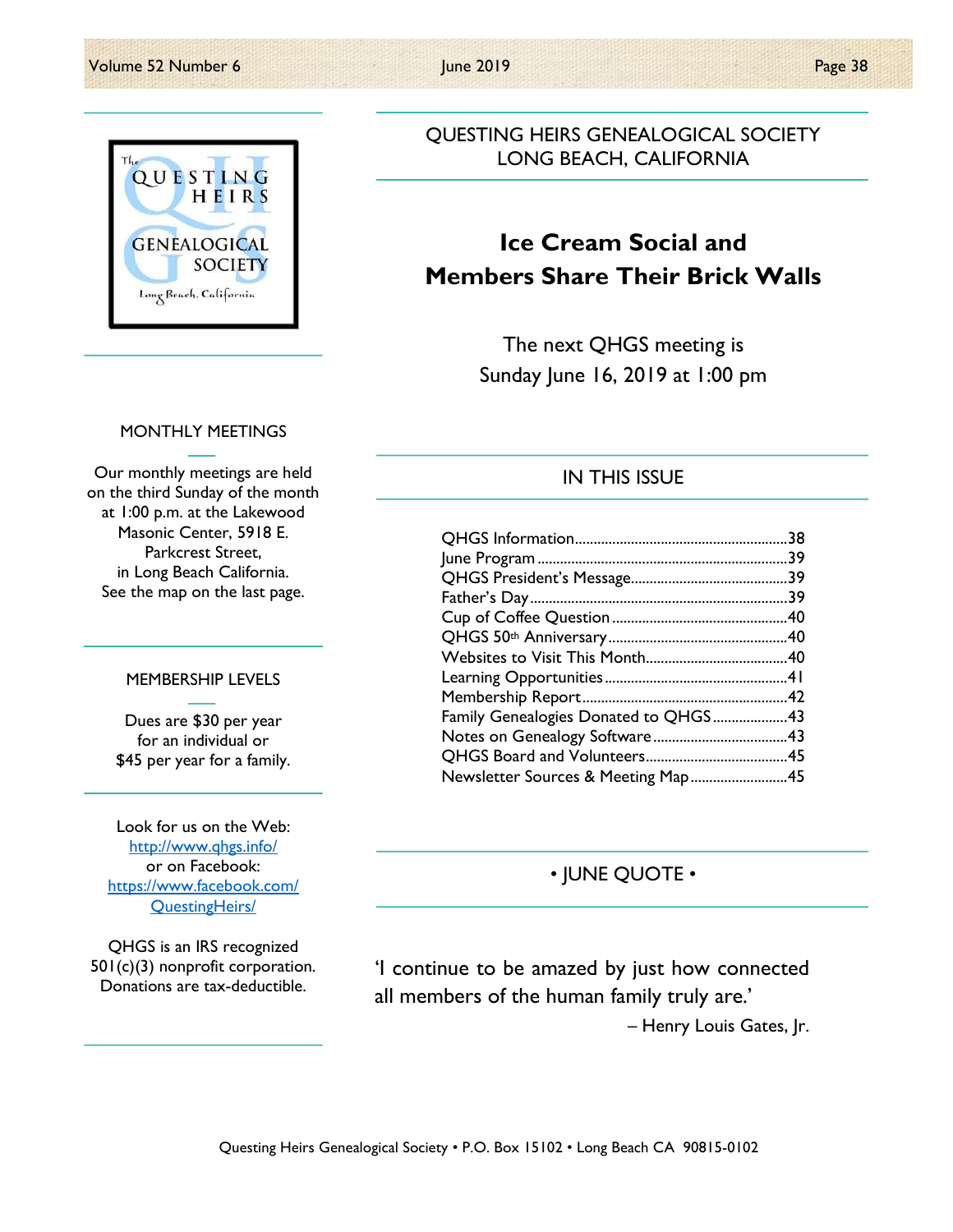# June Meeting • Members Solving Brick Walls and Annual Ice Cream Social



Is your ancestor research stuck and you can't figure out key information about one of your ancestors? Most of us have hit a snag in our research at one point or another. We'd love to hear about one of your current research brick walls. Maybe one of our members has figured out a similar issue and can help you.

We are setting aside time for members who'd like to tell us about a brick wall that they are working on. Let's draw on each other's experiences and see if one of our members might have

a suggestion that leads you to your 'Ah-Ha' moment.

#### If you like help, please come prepared to tell our members about it and hopefully leave with a suggestion that solves your mystery.

Sunday, June 16 is also the QHGS annual ice cream social hosted by our Executive Board. Please come join us for some yummy ice cream and plenty of toppings.

# • QHGS President's Message •

Hope you enjoyed our May topic by our own Chris Elia.

This month we talk about brick walls. Who doesn't have one? I would like to meet the person who claims they don't have one. As we listen to our members' stories of their brick walls, we can usually learn something that helps us with our own brick wall.

I hope you will share your story and either ask for suggestions from our members or tell us how you solved it yourself.

Next month is Questing Heirs 50th anniversary celebration. Don't miss out on all the fun.

If you have any questions, concerns, ideas or suggestions, please let me know. You can find my contact information in the member directory.

Christina "Tina" McKillip

## • Father's Day •

Father's Day has been celebrated in one fashion or another since the Middle Ages. It is celebrated on various days throughout the world, but primarily in the months March through June. In the United States we celebrate the day on the third Sunday of June.

According to many accounts, the first Father's Day celebration in the United States was held in churches in Spokane, Washington in 1910. The idea was suggested by Sonora Smart Dodd. She wanted to honor her father who raised six children. He was a civil war veteran and single parent. Two years earlier in a Fairmont, West Virginia church, there was a Father's Day remembrance to honor 362 men killed in a mining disaster. But this was a one-time event.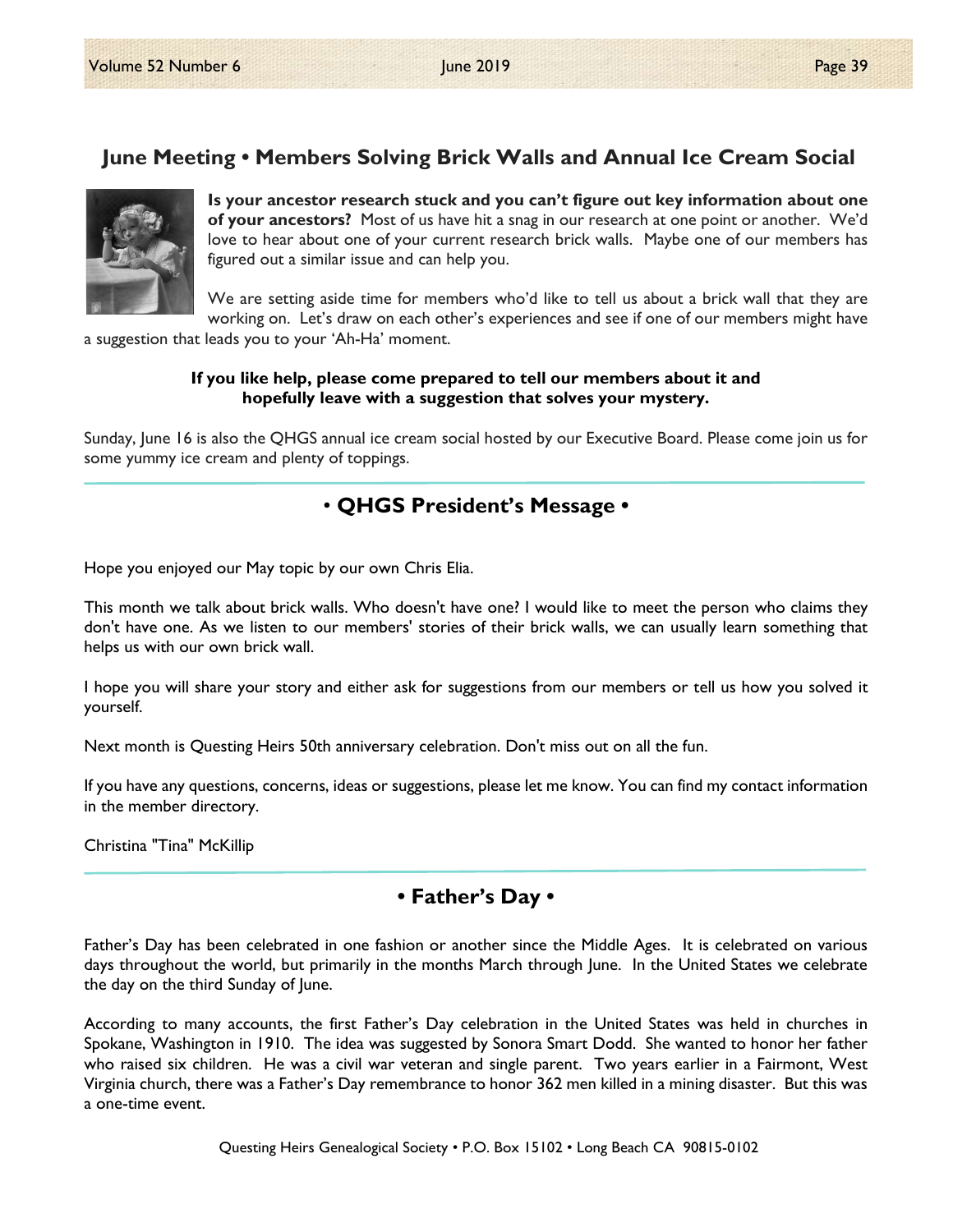In 1924 President Coolidge made it a national event but never signed a proclamation. It wasn't until 1972 that day became an official Federal holiday. Richard Nixon was the first President to sign a proclamation making Father's Day an official Federal holiday. To read more about this holiday see https://www.history.com/topics/holidays/fathers-day

# • This Month's Cup of Coffee Question •

Which U.S. President had 15 children within his two marriages? This president had seven (7) children by his first wife Letitia Christian and eight (8) children by his second wife Julia Gardiner. Use your



research skills to determine which of these presidents is the correct man. Was it William Henry Harrison, Thomas Jefferson or John Tyler?

One lucky member will receive a Starbuck's gift card donated by Sandy McDonald. The drawing will be made from the correct answers submitted. Submit your guess using the box at the front table.

## • QHGS 50<sup>th</sup> Anniversary in July! •



The 50th Committee has been hard at work preparing a special program over the last six months and reviewing QHGS records from years past. Food will be provided by the Committee and QHGS Board.



We have an amazing list of items for our raffle. A list of those items will be printed in the July newsletter. Proceeds from the raffle will help support our speakers and other activities. Come and help us make this a great success!

# • Websites to Visit This Month •

# 1. Abundant Genealogy

Thomas MacEntee of abundantgenealogy.com offers a free four-page PDF with a tips and tricks for translating and transcribing documents. The last page includes a list of resources with all the hyperlinks you need to get you started. Thomas has stellar organizational skills and is one of my favorite people to follow online.

If you haven't heard him speak at a conference, seen one of his webinars or read one of his articles, I'd encourage you to do so now. To download his free guide, use the link below.

https://abundantgenealogy.com/free-download-tools-for-translating-and-transcribing-genealogy-documents-bythomas-macentee/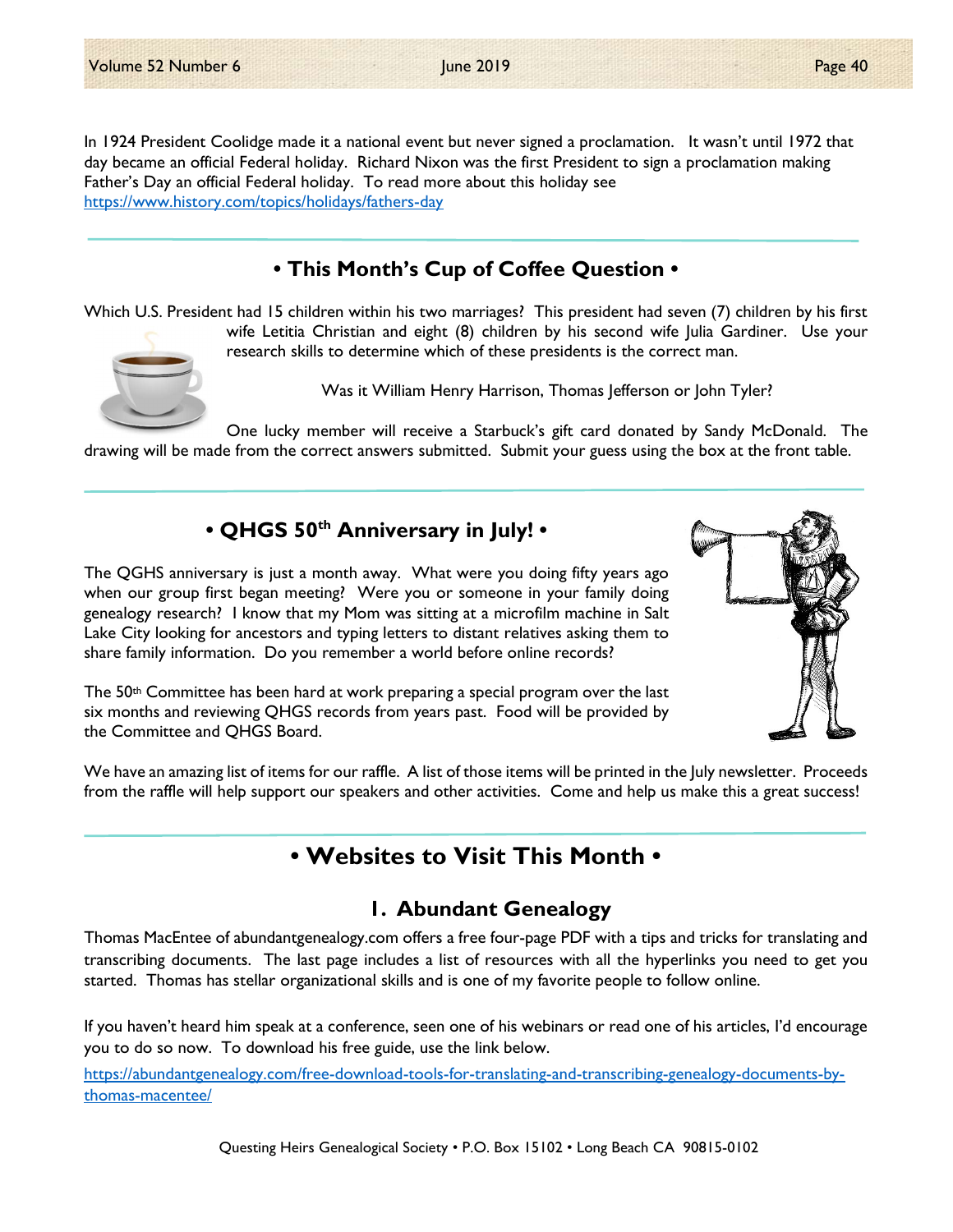## 2. The Ancestor Hunt

Earlier this month I was researching a topic for the June QHGS newsletter. I discovered a website that I had not seen before. Have you already seen 'The Ancestor Hunt'? One of the sections on this web site is links to photo archives and online collections of photos. The photos are just the beginning of what you will find at http://www.theancestorhunt.com/

If you click the photo tab you will find articles about photographs. A few of those are by Maureen Taylor, Ancient Faces and Jayne Shrimpton. The website also has links to collections by individual states and also the Provinces of Canada.

Here is a sample of the first ten entries in the California collection:

- $\checkmark$  Anaheim Library Historic Anaheim Photos
- $\checkmark$  Army Defense Language Institute Photos
- Atascadero Historical Society Photos
- $\checkmark$  Balboa Island Museum & Historical Society Balboa Island
- $\checkmark$  Benicia Historical Museum Photos

Follow this link to start looking at the photo collections: http://www.theancestorhunt.com/photos.html#.XNSPxI5KhhE

## 3. Family Tree Magazine

Family Tree Tips: 23 Secrets to Organize Your Genealogy

Organization is so important to the success of any project. How often have you have you searched for a paper or digital file and can't find it? Family Tree Magazine has published a 14-page guide that is worth reading whether you are a beginner or seasoned genealogist.

Take a few minutes to look around their site at https://www.familytreemagazine.com/. A few of the things you will find are links for tutorials, free genealogy forms and resources and best genealogy websites.

To download their guide, go to the link below and enter your email name. https://www.familytreemagazine.com/freebie/family-tree-tips-23-secrets-organize-genealogy/

# • Learning Opportunities •

#### Family Tree Webinars

June 12 – 'Tracking Your Digital Breadcrumbs; Bookmarks, Toolbars, Notes and Other Applications' with Cyndi Ingle

June 18 – 'Using Another Library Source: the Government Document Section' with Patricia Stamm

June 26 – 'A Month's Worth of Must-Have Tech Tips to Start Using Today' with Gena Philibert-Ortega June 28 – '5 Steps to Becoming a Good Ancestor' with Marian Pierre-Louis

July 3 – 'Evaluating Shared DNA' with Paul Woodbury

For more information: https://familytreewebinars.com/upcoming-webinars.php

- $\checkmark$  California Heritage Collection
- $\checkmark$  California Historical Society Collection, 1860-1960
- $\checkmark$  California Historical Society Photo Albums
- $\checkmark$  California State Library Pictorial Resources
- $\checkmark$  California Views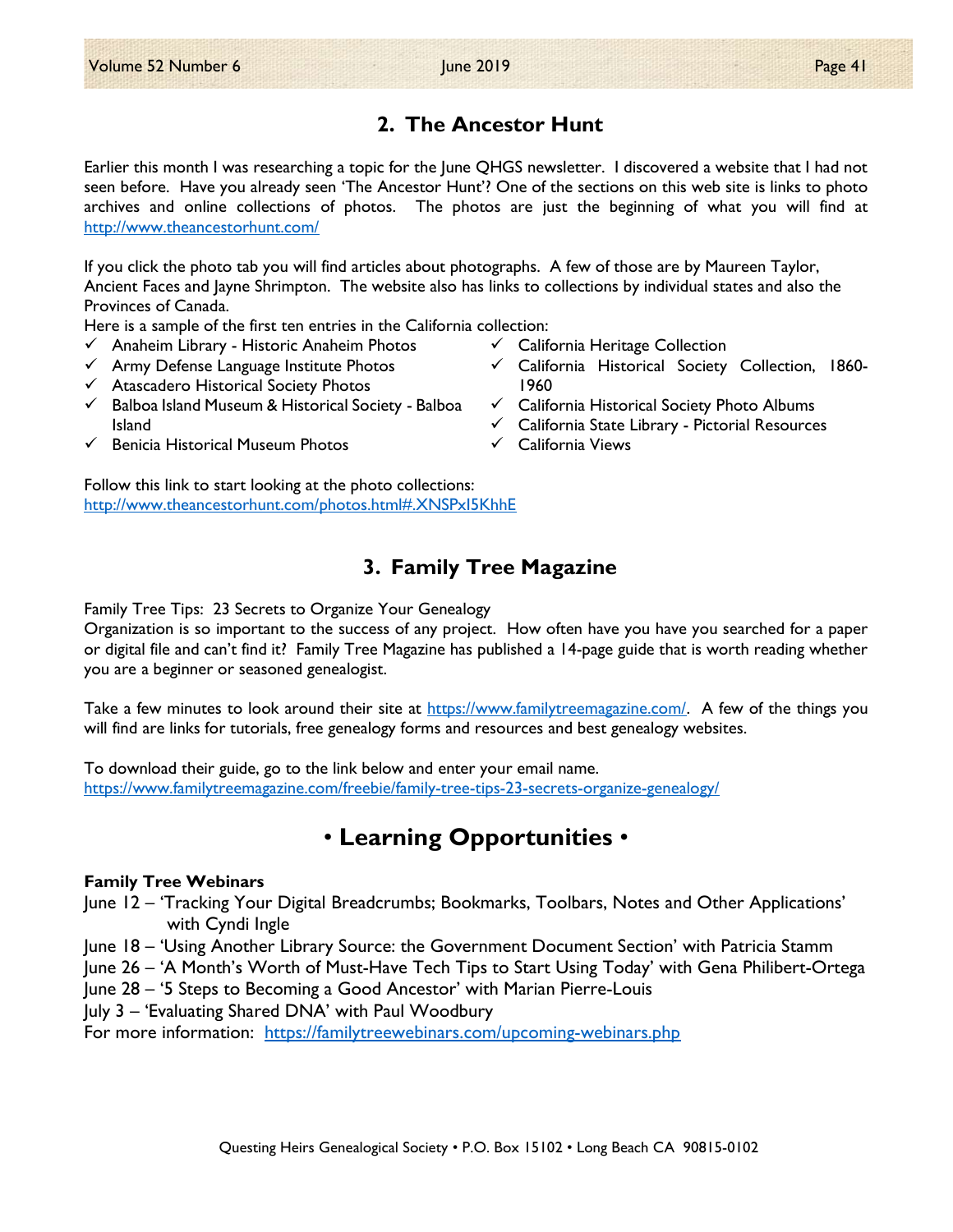#### Southern California Genealogical Society Webinars

June 19 – 'Heirloom, Documentation or Junk: What to Keep and What to Toss' by Janet Hovorka July 17 – 'More Power: Genetic Genealogy Apps and Extensions' by Shannon S. Christmas For more information: http://www.scgsgenealogy.com/webinar/jes-index.html

#### Conferences and Events

- $\checkmark$  Genealogical Society of North Orange County: A special one day genealogy seminar with Dr. Thomas W. Jones on August 3, 2019. His four presentations are:
	- o 'Five Ways to Prove Who Your Ancestor Was (Some Reliable and Others Not Reliable)'
	- o 'Solving the Mystery of the Disappearing Ancestor'
	- o 'The Jones Jinx: Tracing Common Surnames'
	- o 'Solutions for Missing and Scarce Sources'

For more information see http://www.gsnocc.org/seminar.html

- $\checkmark$  Orange County FamilySearch Library Family History Expo: Save this date on your calendar Saturday, October 12, 2019. More information see http://www.ocfamilyhistory.org/Website/index.html
- $\checkmark$  Orange County California Genealogical Society: Save the date, Saturday, March 7, 2020 for 'A Day with Paul Woodbury'. Details will be available in December 2019 at www.occgs.com

### Salt Lake Institute of Genealogy

The Salt Lake Institute of Genealogy asked us to share some of their upcoming educational opportunities:

- $\checkmark$  Virtual Fall 2019 Courses In-depth education in the comfort of your home https://slig.ugagenealogy.org/cpage.php?pt=590;
- $\checkmark$  SLIG 2020 January 12-17 In-depth high-intermediate to advanced education https://slig.ugagenealogy.org/cpage.php?pt=524;
- $\checkmark$  SLIG Academy for Professionals January 20-24, 2020 professional development courses https://slig.ugagenealogy.org/cpage.php?pt=587;

### Blog Articles to Read This Month

- $\checkmark$  Ancestry: 'How many DNA Tests Does One Family Need?' https://blogs.ancestry.com/ancestry/2019/04/23/how-many-dna-tests-does-one-family-need/
- $\checkmark$  Genealogy Bank: '|efferson's Dilemma: The Louisiana Purchase' https://blog.genealogybank.com/jeffersons-dilemma-the-louisiana-purchase.html
- Are You My Cousin: 'Scandinavian Naming Patterns' https://lisalisson.com/2019/04/22/scandinaviannaming-patterns/
- DNAeXplained: 'Elijah Vannoy: For Want of \$12.58' https://dna-explained.com/2019/04/06/elijah-vannoyfor-want-of-12-58-52-ancestors-233/
- $\checkmark$  Genealogy Bank: 'Genealogy Tip: Revolutionary War Burial Records https://blog.genealogybank.com/genealogy-tip-revolutionary-war-burial-records.html
- $\checkmark$  FamilySearch: 'Using the 1940 U.S. Census to Build Your Family Tree' https://www.familysearch.org/blog/en/1940-census-data/

### MEMBERSHIP REPORT by Cynthia Day-Elliott

At the May meeting there were 34 members and 3 guests in attendance.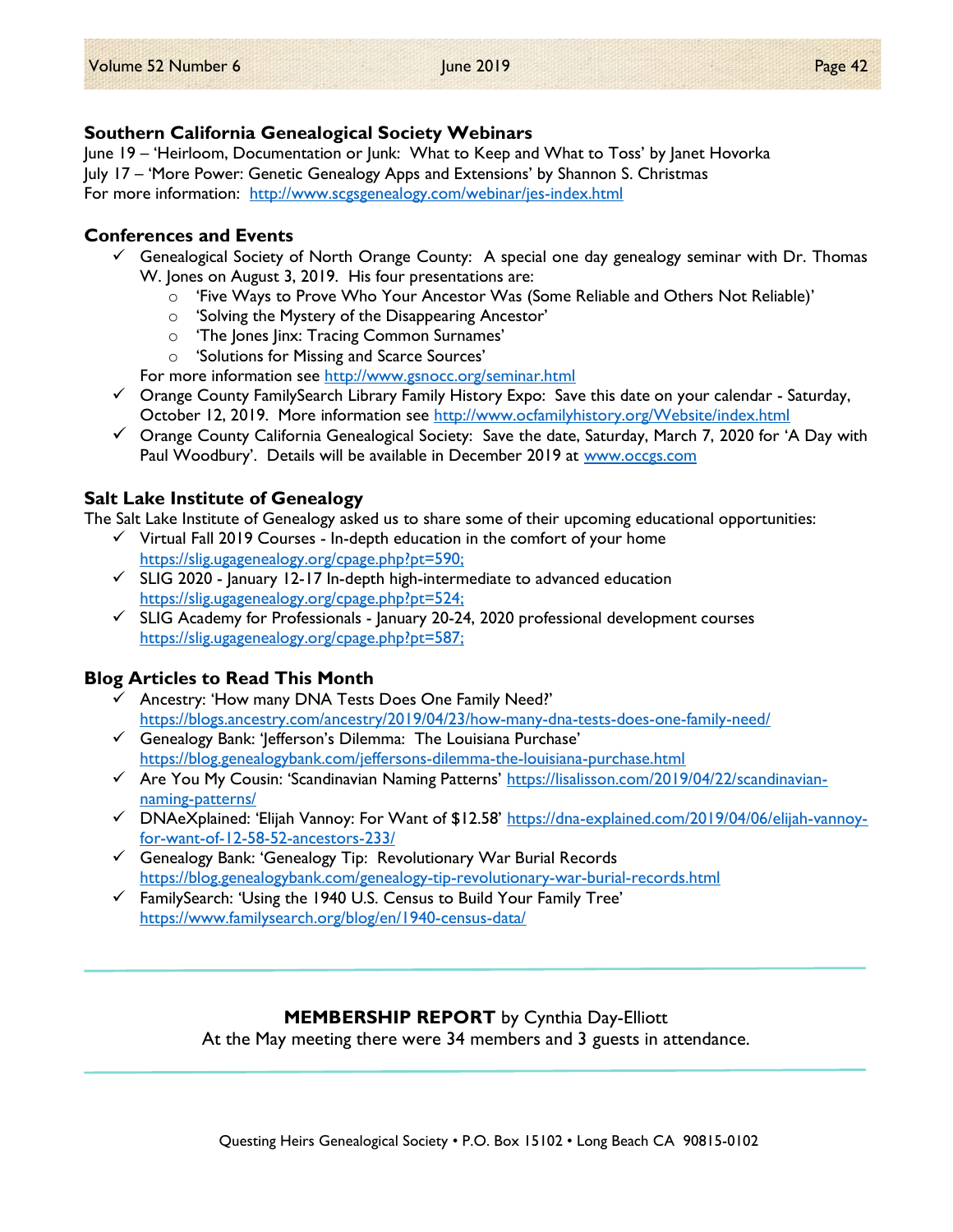# • Family Genealogies Donated to QHGS •

This past February, long time QHGS member Dave Werts passed away. Dave was well known to our members and served on the QHGS Board for many years. His wife Melanie generously donated Dave's collection of genealogy books to the Questing Heirs Genealogy Society. This month, we are publishing the names of family genealogies Dave collected. Does anyone have a connection to these families?



If you are interested in any of these publications please send an email to our president Tina McKillip at questingheirs@gmail.com. If you would like to

make a small contribution to QHGS, it helps us to continue to provide great education programs to our group.

The families are:

- $\checkmark$  Some members of the 18th Century Colonial American Bay Family
- $\checkmark$  The Durkee Family Genealogy in America 1650-1850
- $\checkmark$  Hough & Huff Families of the U.S. 1620-1820: The East
- $\checkmark$  Genealogical History of the Maple/Mapel Family in America
- $\checkmark$  The Nims Family: 7 Generations of Descendants of Godfrey Nims
- $\checkmark$  Tilden Family Letters 1839-1924 Associated names: Emerson,
- Cooper & Briggs Ames, IA
- Werts Family History John Jackson Werts & Esther Ann Wymer
- Werts Family Record John Jackson Werts & Esther Ann Wymer
- $\checkmark$  Wertz, Wirt, Wuertz Families of PA 1400's-1900
- $\checkmark$  Descendants of Wilhelm Wurtz & Anna Catharina Germany to PA, MD, VA, OH, IL & IA

### • Notes on Genealogy Software •

By Christine Elia

I enjoyed the audience interaction at the May meeting where we learned about Software Programs used in genealogy. But since this was a free-form presentation, there were some points I forgot to make.

Before you buy a program, make sure it runs on the version of the operating system you use. For example, there was one program that only runs on Windows 10. Most programs allow a free demo trial period where some features are disabled or the program only works for 2 or 4 weeks. This gives you a chance to "test drive" it before you buy or decide on which program to get.

Be sure you look for what kind of user support is available either at the company's website, by email, or elsewhere. RootsMagic has a user group that meets monthly at the FamilySearch Library in Orange.

FamViewer is an iPhone app that allows you to read GEDCOM files that you email to yourself and pick them up by clicking the email attachment on the iPhone and linking it to the app.

Export only a little part of your tree into a GEDCOM file when you are sharing with a stranger or uploading to a DNA site. For example, when sharing with a stranger, you can export starting with your potentially shared ancestor and go back 3 generations or generate a pedigree chart with the same individuals in it. Avoid sharing data that includes any living relatives. When sharing with a DNA site, you can avoid including your personal data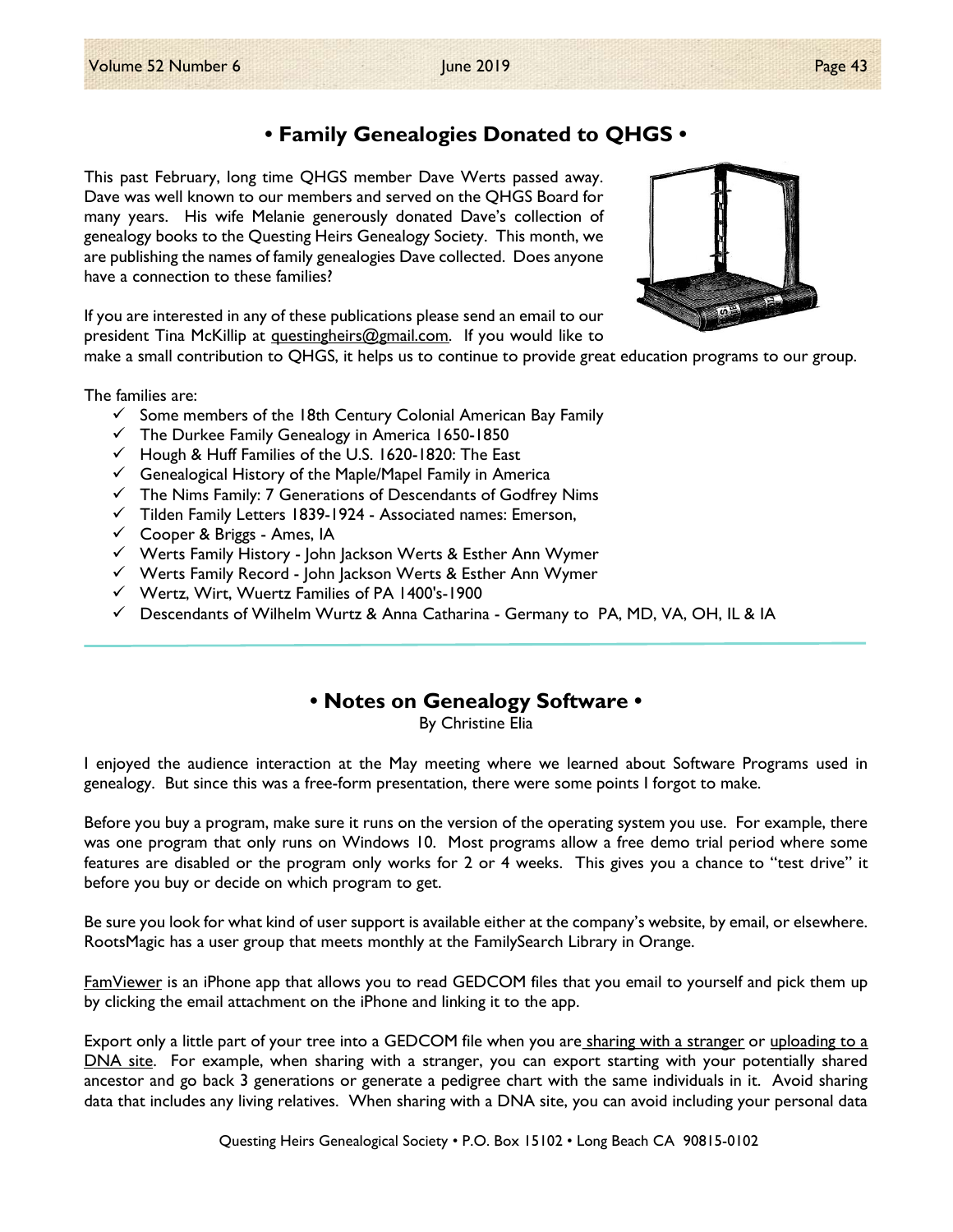or that of living relatives by starting with your grandparents and go back 3 generations (assuming your grandparents are deceased). You can double check what you are about to share in a GEDCOM file by opening it using Notepad or a simple text editing tool (but don't change anything!) and reading the text to see what data is included.

To clarify about backing up your data, remember to make backup GEDCOM files along while saving the database that your software creates. Every month or so when you have been working on your data, you can keep a backup of the GEDCOM and full database in sync by putting a number or date after the database name such as calling them:

SMITH-23.ged (the GEDCOM file) and

SMITH-23.rmg (the RootsMagic database), then also save the database in

SMITH-24.rmg so you remember to start using the  $24<sup>th</sup>$  version next time you work on the SMITH family line. (Don't edit either file containing "-23" any more, then you will know they represent the same data but in different formats.) For date identification, you can save the files as:

KENNEDY-2019-06.ged (the GEDCOM file saved in June 2019)

KENNEDY-2019-06.ftw (the Family Tree Maker database) and

KENNEDY-2019-08.ftw (for future work, expected to be done 2 months later).

When done, import the GEDCOM file into an empty database to see if everything loads ok.

Always save at least the last 3 versions and at least 1 annual or bi-annual backup since you may not notice that one branch of a tree became corrupted (disk error) or deleted until several years later. Also pay attention to the size of the files over time as the more data you add to your trees, the larger the files should be. Of course, if you delete a family line that you discovered wasn't yours or you clear out outdated comments, your file sizes will shrink. You may want to document the date you intentionally cleared this out in a Notes file to yourself that is saved with your backups. You may also want to keep a record of what files you saved with others or uploaded where they are no longer in your control.

I was also pleased to see that the majority of those present raised their hand that they now plan to at least create GEDCOMS files for all their data (especially those who store their data online) and do backup of their files (or the whole computer) before the next meeting. It is recommended that you store backups in three different places, as you never know when a natural disaster, fire, computer theft, computer virus, disk drive failure, website being sold (or prices increased), or you might get sick. Also let someone else know where your backups are stored. Remember that YOUR DATA IS MORE VALUABLE THAN YOUR COMPUTER, since you have likely spent a lot of time and expense creating your personal database.